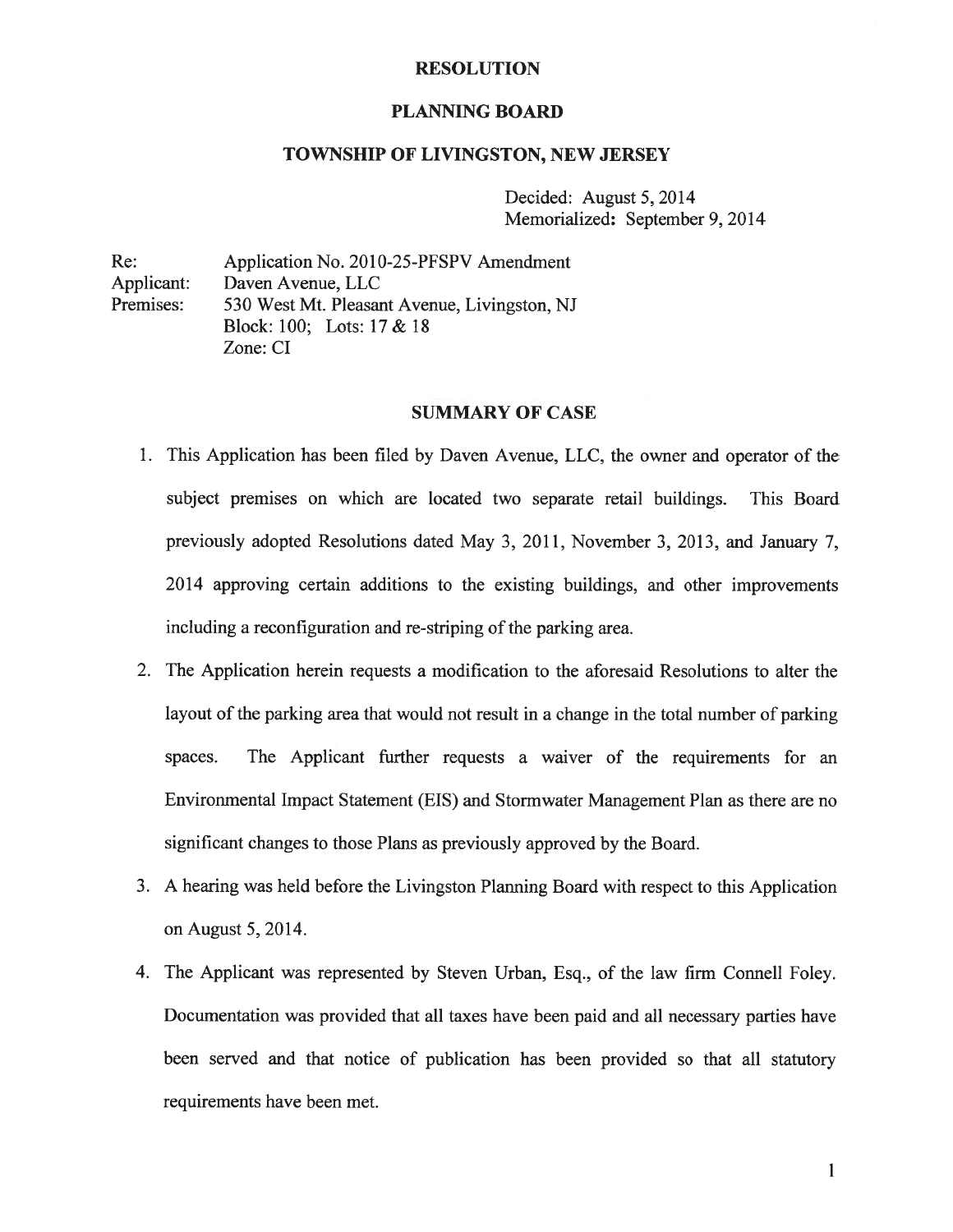- 5. The Applicant presented as its sole witness Michael Lanzafama, of the firm Casey & Keller, who was admitted as an exper<sup>t</sup> in planning and engineering.
- 6. The prior Resolutions of the Board approved <sup>a</sup> Site Plan that provided for 573 parking spaces; granting <sup>a</sup> variance of 52 parking spaces from the 625 spaces required by Township Code. Of the 573 approved parking spaces, 15 spaces in the southwest corner of the parking field in front of the rear building were to be banked and would not be paved. Part of the approved Site Plan also included 21 parking spaces west of Building C and perpendicular to Daven Avenue. The Applicant now proposes to convert the 15 banked spaces to active use and would reserve them solely for use by employees. Concurrently, the Applicant proposes to eliminate 15 of the <sup>21</sup> spaces <sup>p</sup>lanned for the aforesaid area west of Building C perpendicular to Daven Avenue; providing 6 active spaces at that position. These 6 spaces would also be designated for use only as employee parking. The Applicant agreed to install such additional speed limit signs and other speed notices as to be determined by the Township Engineer. The Applicant further agreed to install signs designating the amended parking areas as being for employee only parking.
- 7. The testimony of Mr. Lanzafama established that certain difficulties had arisen with the Site development due to the need for construction of <sup>a</sup> retaining wall to preven<sup>t</sup> collapse of Daven Avenue if the originally approved 21 parking spaces on the west side of Building C perpendicular to Daven Avenue were to be built. The Applicant would remove 15 of those 21 spaces and still construct 6 spaces as shown on the revised Site Plan with <sup>a</sup> retaining wall that would be relatively low. The remaining 15 spaces would be banked and built only if necessary; as they are now being replaced by the activation of the previously banked 15 spaces in the southwest parking field corner. Lanzafama testified there would be no reduction in the number parking spaces being proposed and would meet the conditions set forth in the Board's 2013 Resolution.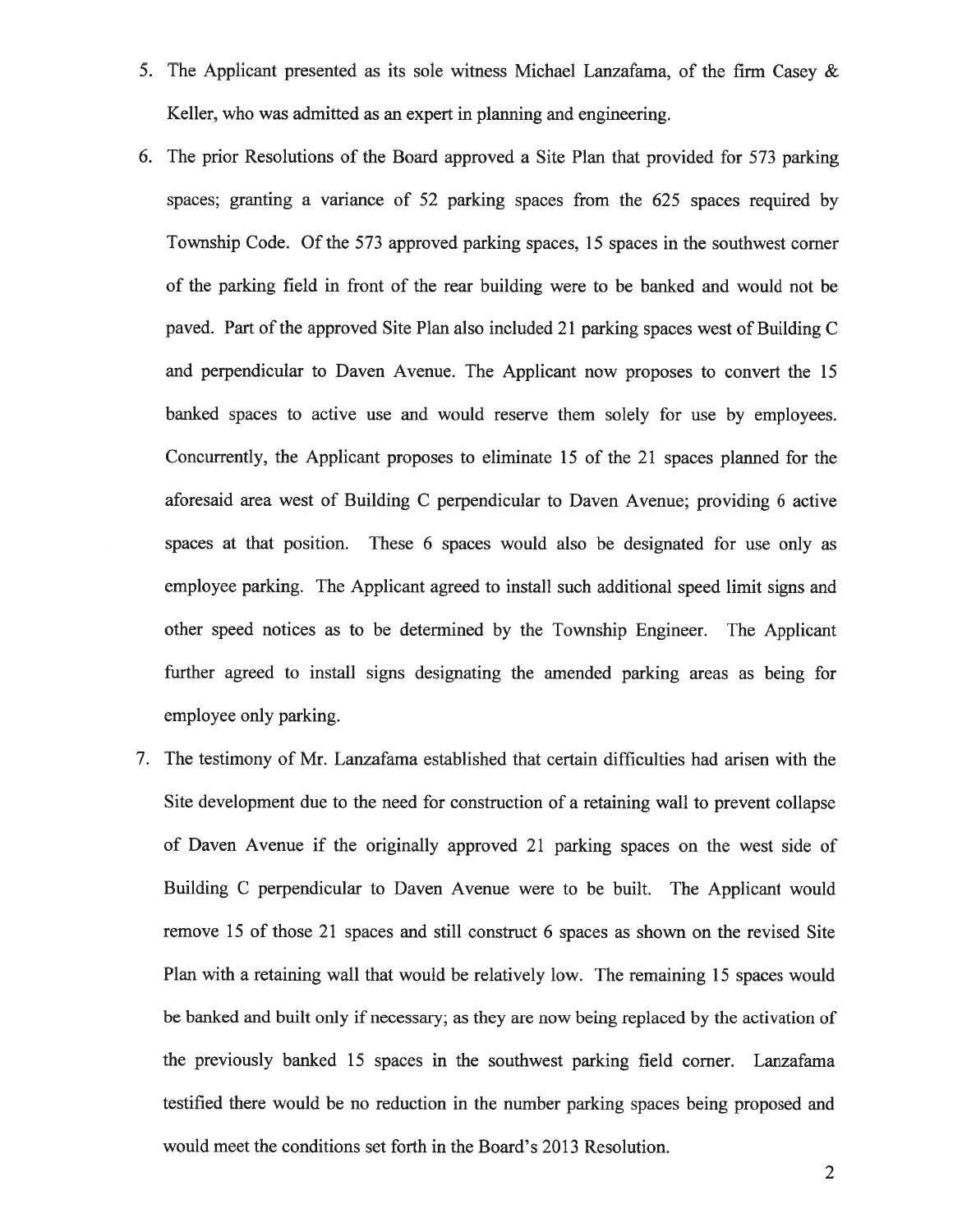8. No Members of the public had questions for the witness or appeared either for or against the Application.

# FINDINGS OF FACT and CONCLUSIONS OF THE BOARD

- 1. The Board finds that the Applicant has satisfied the statutory authority for preliminary and final approval of the amendment to the Site Plan which is hereby granted and approved.
- 2. The Applicant has demonstrated that no variances are necessary with respec<sup>t</sup> to the proposed Site Plan amendment.
- 3. The Board grants <sup>a</sup> waiver of the requirements for an Environmental Impact Statement and Stormwater Management Plan as the proposed amendment to the prior Board approvals will not have any significant impact on those requirements as previously approved.
- 4. The findings, provisions and conditions of the previous Resolutions adopted by the Board in this matter, excep<sup>t</sup> as specifically modified herein, are continued in full force and effect.
- 5. The Applicant shall comply with all of the signage requirements of the prior Resolutions and shall include speed limit signage in such form and location as approved by the Township Engineer. The Applicant shall also provide surface traffic markings as are necessary to the satisfaction of the Township Engineer, and shall consider in consultation with the Township Engineer whether installation of speed humps or similar devices to inhibit speed is necessary.
- 6. All of the 15 parking spaces to be constructed rather than reserved, and the 6 spaces to be constructed west of Building C and perpendicular to Daven Avenue, shall be reserved for employees only and signage to that effect shall be installed.

3